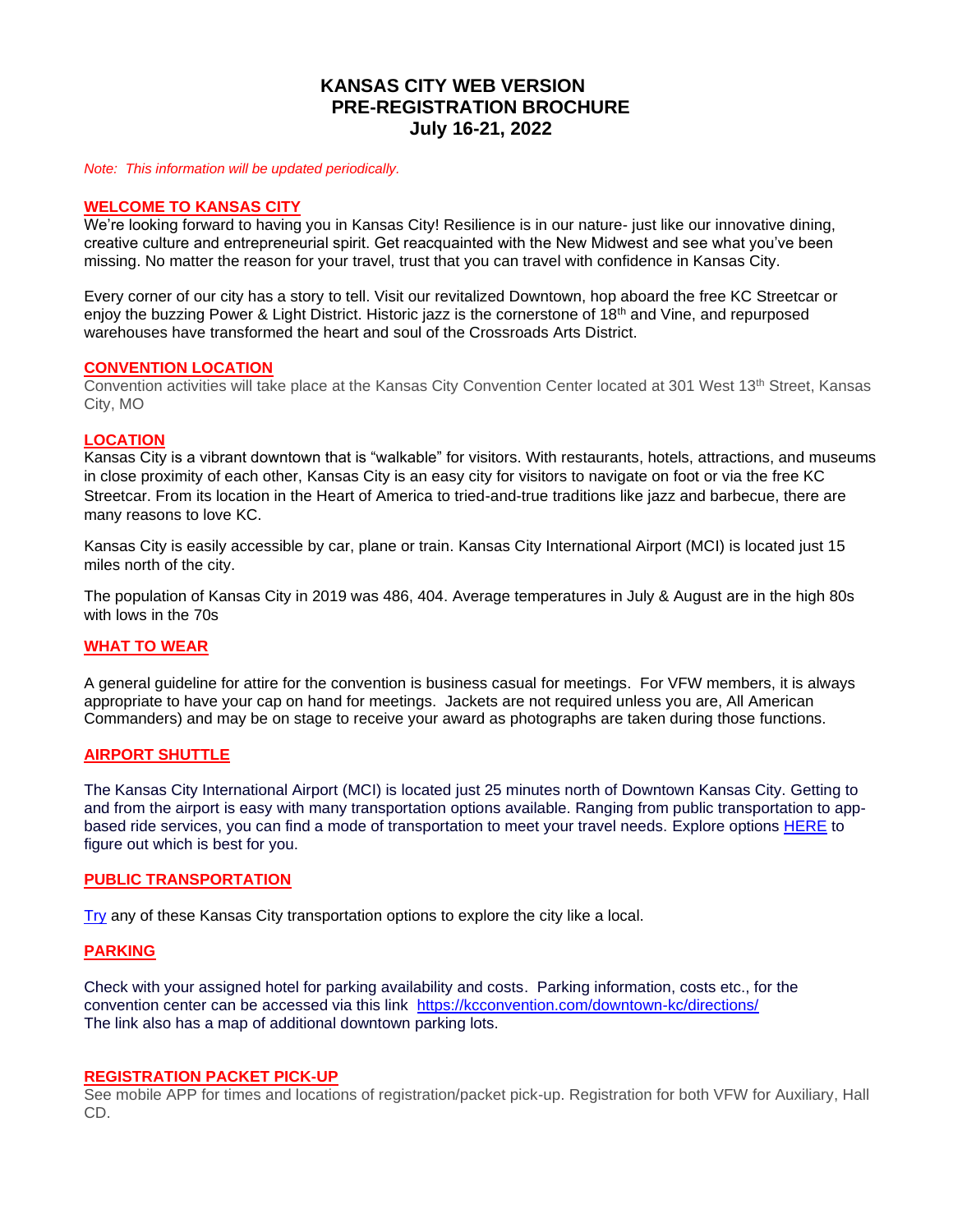*Note: Want to miss the crowds/lines and pick-up your name badge & packets early? Try Remote Registration. Both the VFW and Auxiliary will have remote registration for those who are PRE-REGISTERED ATTENDEES ONLY. You will be able to do that at the VFW Headquarter hotel, Kansas City Marriott Downtown and the Auxiliary Headquarter hotel, Loews.* 

## **PACKET PICK-UP**

**VFW** - if you are not pre-registered, you will need to go to Hall B at the convention center on Saturday, July 16 starting at 8a to register and pick-up your convention packet.

**VFW & Auxiliary** 'remote' **pre-registration**: Friday, July 15, 9a-5p Loews Hotel - Locations/times: *Mobile Check-in desk - Lobby*

VFW & Auxiliary 'remote' pre-registration. Friday, July 15, 9a-5p KC Marriott Downtown- Locations/times: *Marriott Lobby West*

#### **MOBILE APP**

We will NOT be publishing a convention schedule of events in hard-copy. All events and convention information will be contained in the Mobile APP. Go to [www.vfw.org/convention](http://www.vfw.org/convention) for instructions on how to download the mobile APP which will be closer to the dates of the convention. The mobile APP provides immediate updates on any changes that may occur during the convention.

# **SHUTTLES**

The hotels in Kansas City are located in the downtown area and within walking distance from the convention center. Therefore, a **limited shuttle service** will be provided. The following is a **tentative** schedule of days the shuttle will operate. Specific times will be found in the convention mobile app. If you require special transportation (handicap/scooter/wheelchair), contact the shuttle provider at the number provided in the mobile APP event schedule. A final shuttle schedule will be included on the Mobile APP and will be updated on the VFW convention web page prior to the convention dates.

| Saturday, July 16, 2022      | Tuesday, July 19, 2022   |
|------------------------------|--------------------------|
| $7a-8p$                      | $7a-9p$                  |
| <b>Sunday, July 17, 2022</b> | Wednesday, July 20, 2022 |
| $7a-5p$                      | 7a-5p                    |
| <b>Monday, July 18, 2022</b> | Thursday, July 21, 2022  |
| $7a-6p$                      | $7a-6:30p$               |

(*refer to convention mobile app for complete schedule including pick-up and drop-off points*)

#### **HOTEL INFORMATION**

Housing opened **2/17/22 and closes 6/13/22**. Go to [www.vfw.org](http://www.vfw.org/) at the convention website. The official convention hotels for the 123rd National convention are listed on the convention web site.

#### **HOTEL PARKING**

Check with your assigned hotel regarding parking availability and costs.

## **LUGGAGE STORAGE**

If you wish to store your luggage at the hotel before you check in, or after checking out before departure, please make arrangements with guest services.

#### **GRATUITIES**

You are responsible for all gratuities during your stay. Tipping is personal, as a guideline, we recommend gratuities of \$1 per day for your housekeeper and \$1 per bag for taxicab drivers and hotel bell-staff.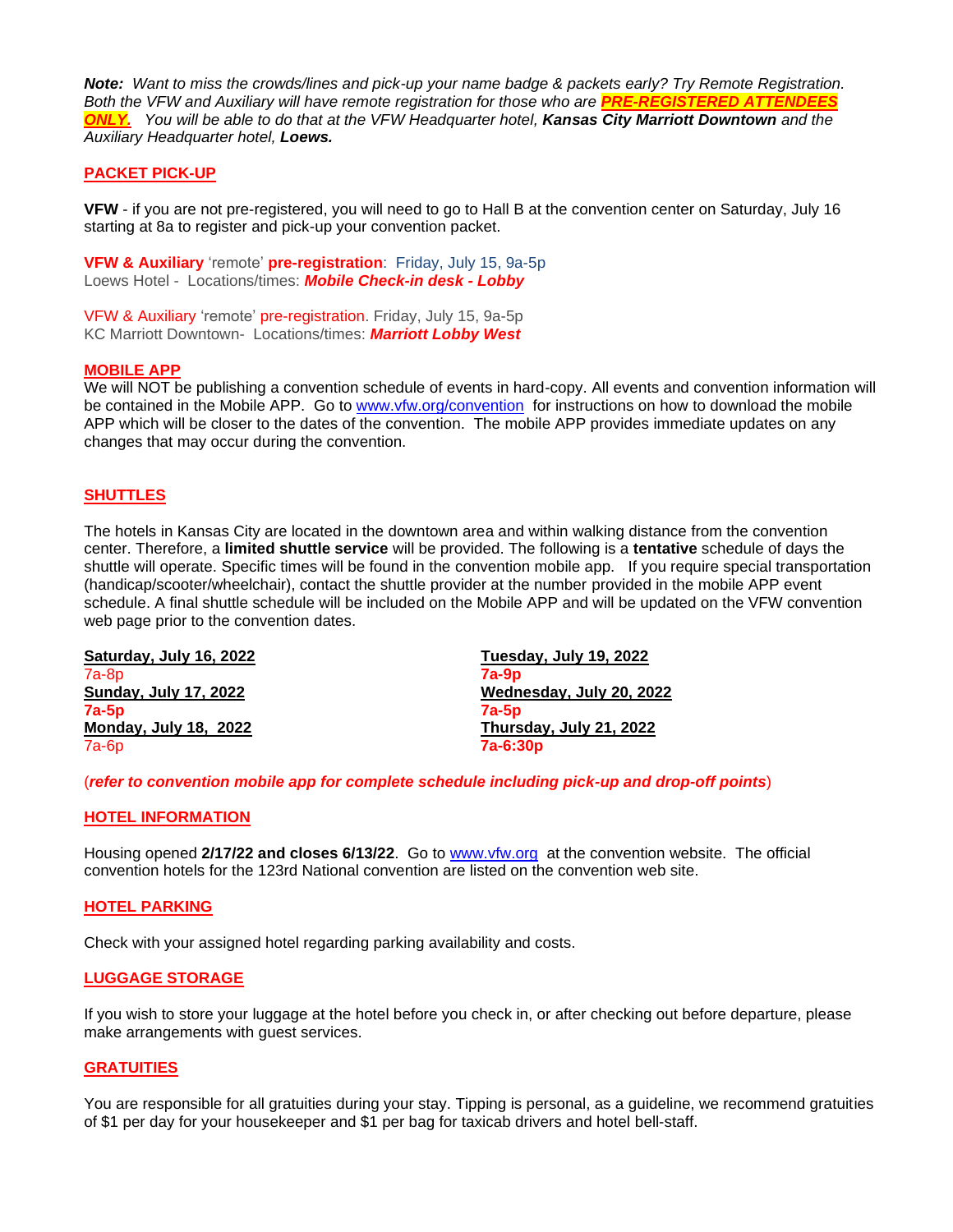#### **PHONE MESSAGES**

Messages may be left with the hotel operator, who will make sure you get them as soon as you return to your hotel. In case of emergency, call the VFW National Headquarters 816-756-3390.

**SAFETY TIPS** (*See hotel information located in room)*

# **SPECIAL SERVICES**

**First Aid Room Location Kansas City Convention Center -** Thursday, July 14-Thursday, July 21 **Emergency--**Emergency after hour's numbers provided before convention or call 911.

**Scooter rental** –Scooter rental information is listed on the convention web page.

If you have not been vaccinated for COVID-19, we encourage you to wear a mask while in attendance of the convention.

# **RELIGIOUS SERVICES**

Check with VISIT Kansas City for locations of local churches, synagogues, etc. for services. VFW will conduct a Catholic Mass on Saturday, July 16 and Sunday morning, July 17 at the convention center*.* Protestant service will be held on Saturday 7/16 at 6p in the Convention Center. *Check Mobile APP for locations.*

# **QUIET ROOM**

A QUIET ROOM for reflection will be open 24 hours at the Kansas City Convention Center – *Check Mobile APP for location.*

# **AGENDA**

See tentative web agenda at [www.vfw.org](http://www.vfw.org/) 123rd VFW National Convention information. A final agenda will be provided within the mobile APP and can be found by downloading the VFW Mobile APP approximately 2 weeks before the convention.

# **VISITOR INFORMATION**

For additional visitor information go to [www.visitkc.com](http://www.visitkc.com/)

# **GENERAL INFORMATION KANSAS CITY:**

Get the Inside Scoop on specially created Kansas City experiences based on your interests! <https://www.visitkc.com/visitors/things-do/trip-ideas>

Be sure to sign up for the KC Savings program to get the city's best discounts (registration to the program is free!). <https://experience.visitkc.com/checkout/290/visit-kc/1659/kc-savings>

For fun and unique things to do in Kansas City: <https://www.visitkc.com/visitors/things-do> Where to Eat:<https://www.visitkc.com/visitors/places-eat> Shopping :<https://www.visitkc.com/visitors/things-do/shopping> Arts & Culture :<https://www.visitkc.com/visitors/things-do/arts-and-culture> Attractions :<https://www.visitkc.com/visitors/things-do/attractions>